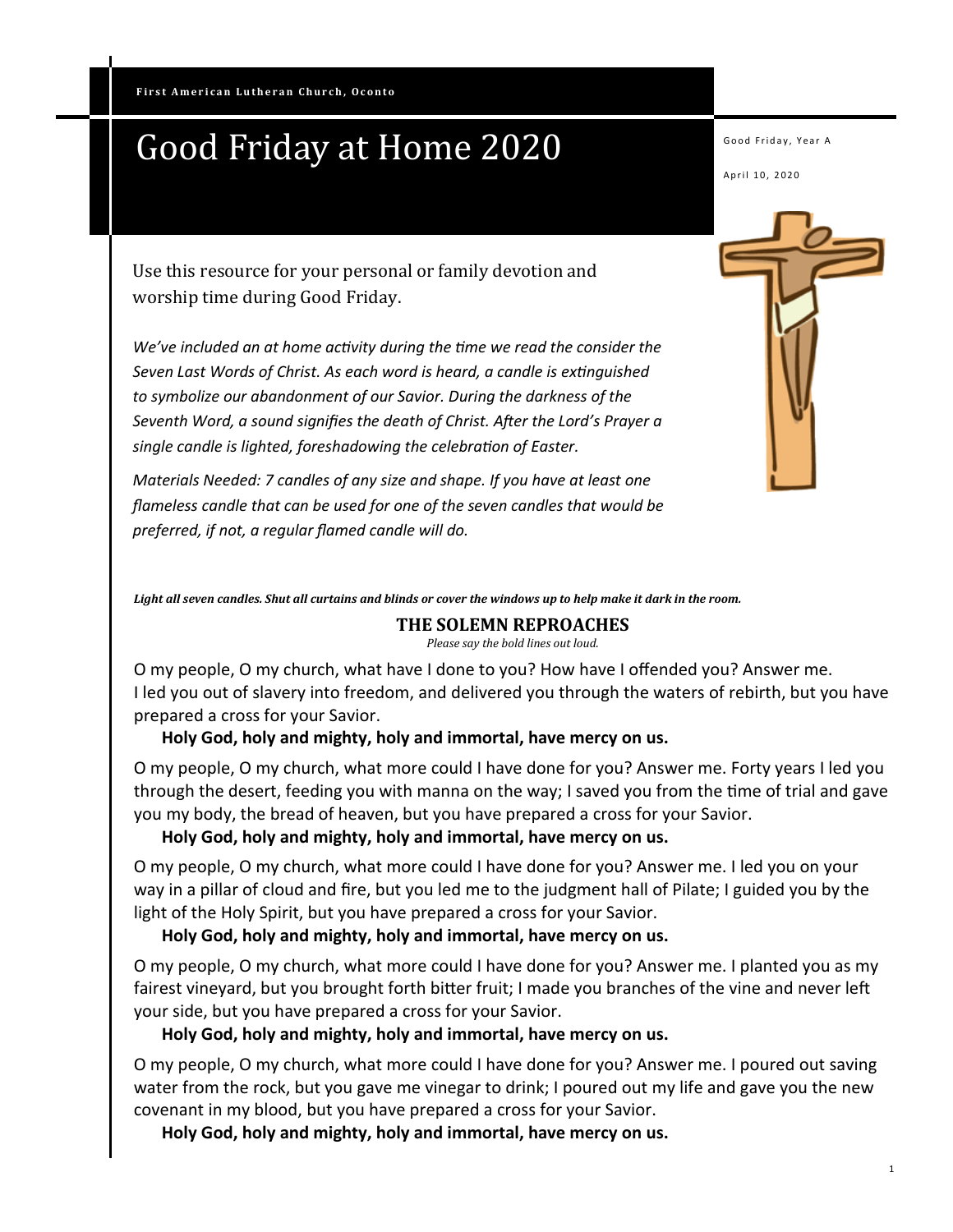O my people, O my church, what more could I have done for you? Answer me. I gave you a royal scepter, but you gave me a crown of thorns; I gave you the kingdom and crowned you with eternal life, but you have prepared a cross for your Savior.

# **Holy God, holy and mighty, holy and immortal, have mercy on us.**

O my people, O my church, what more could I have done for you? Answer me. I struck down your enemies, but you struck my head with a reed; I gave you my peace, but you draw the sword in my name, and you have prepared a cross for your Savior.

# **Holy God, holy and mighty, holy and immortal, have mercy on us.**

O my people, O my church, what more could I have done for you? Answer me. I opened the waters to lead you to the promised land, but you opened my side with a spear; I washed your feet as a sign of my love, but you have prepared a cross for your Savior.

# **Holy God, holy and mighty, holy and immortal, have mercy on us.**

O my people, O my church, what more could I have done for you? Answer me. I lifted you up to the heights, but you lifted me high on a cross; I raised you from death and prepared for you the tree of life, but you have prepared a cross for your Savior.

# **Holy God, holy and mighty, holy and immortal, have mercy on us.**

O my people, O my church, what more could I have done for you? Answer me. I grafted you into my people Israel, but you made them scapegoats for your own guilt, and you have prepared a cross for your Savior.

### **Holy God, holy and mighty, holy and immortal, have mercy on us.**

O my people, O my church, what more could I have done for you? Answer me. I came to you in the least of your brothers and sisters, but I was hungry and you gave me no food, thirsty and you gave me no drink, a stranger and you did not welcome me, naked and you did not clothe me, sick and in prison and you did not visit me, and you have prepared a cross for your Savior.

# **Holy God, holy and mighty, holy and immortal, have mercy on us.**

*The Solemn Reproaches are in the Public Domain.*

# **HYMN:** *JESUS, I WILL PONDER NOW v. 1-3*

Jesus, I will ponder now on your holy passion; let your Spirit now endow me for meditation. Grant that I in love and faith my the image cherish of your suff'ring, pain, and death, that I may not perish.

Make me see you great distress, anguish, and affliction, bonds and blows and wretchedness and your crucifixion; make me see how scourge and rod, spear and nails, did wound you, how you died for those, O God, who with thorns had crowned you.

Yet, O Lord, not thus alone make me see your passion, but its cause to me make known and its termination. For I also and my sin wrought your deep affliction; this the shameful cause has been of your crucifixion.

Text: Sigismund von Birken, 1626-1681; tr. August Crull, 1846-1923, alt. Hymn is in the Public Domain.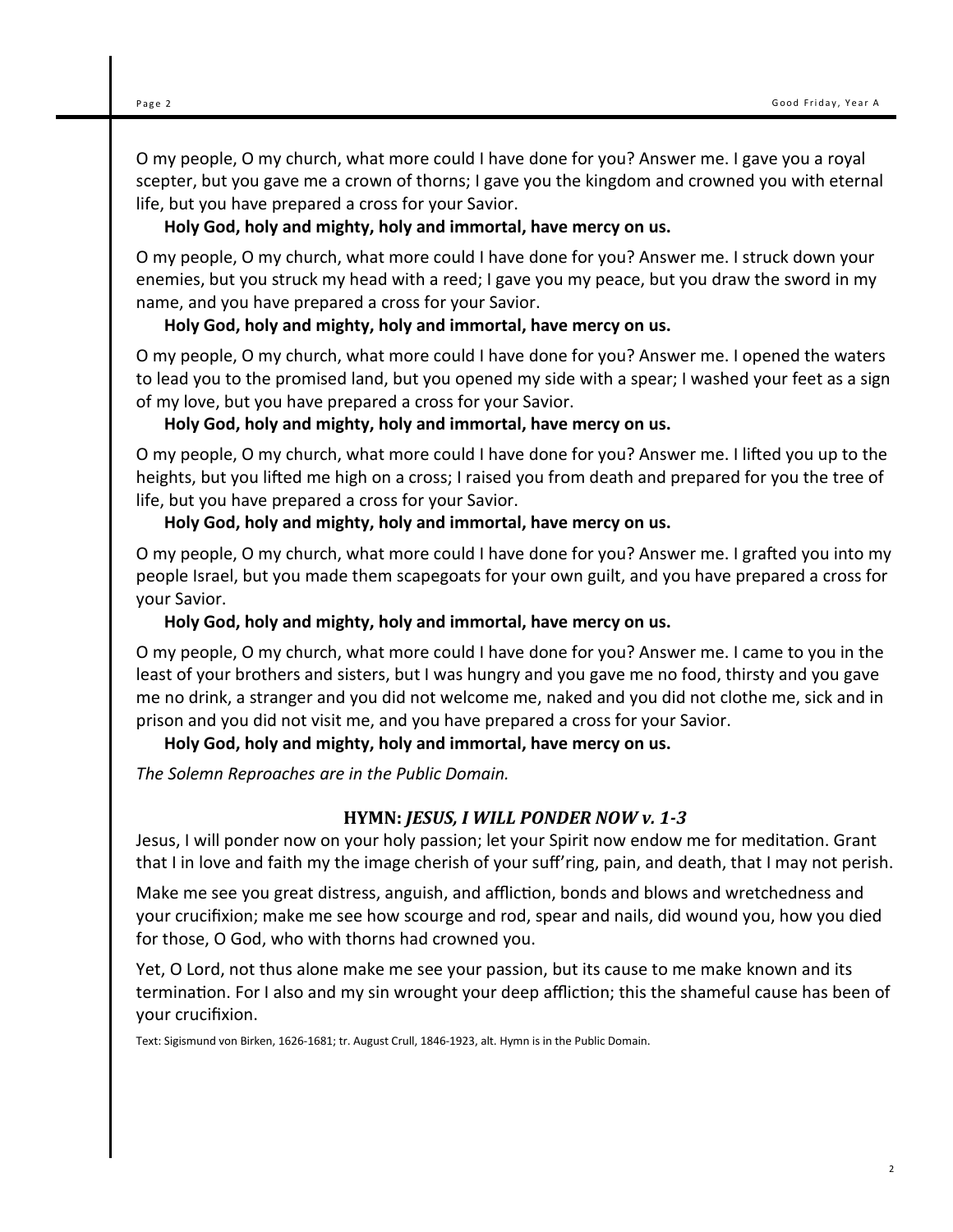3

### **THE SEVEN LAST WORDS OF JESUS**

# **THE FIRST WORD** *LUKE 23:32-34*

Two others also, who were criminals, were led away to be put to death with him. When they came to the place that is called The Skull, they crucified Jesus there with the criminals, one on his right and one on his left. Then Jesus said, *'Father, forgive them; for they do not know what they are doing.'* And they cast lots to divide his clothing.

**Lord, have mercy.**

#### **PSALM 55:16**

Give ear to my prayer, O God; do not hide yourself from my supplication. Attend to me, and answer me; I am troubled in my complaint. I am distraught by the noise of the enemy, because of the clamor of the wicked. For they bring trouble upon me, and in anger they cherish enmity against me. My heart is in anguish within me, the terrors of death have fallen upon me. Fear and trembling come upon me, and horror overwhelms me. And I say, "O that I had wings like a dove! I would fly away and be at rest;

### **HYMN:** *LORD JESUS, THINK ON ME*

Lord Jesus, think on me, and purge away my sin; from selfish passions set me free and make me pure within.

Lord Jesus, think on me, by anxious thoughts oppressed; let me your loving servant be and taste your promised rest.

Lord Jesus, think on me, nor let me go astray; through darkness and perplexity point out your chosen way.

Lord Jesus, think on me, that, when the flood is past, I may enter the eternal brightness see and share your joy at last.

*Extinguish the first flame. Take a moment of silence for reflection.*

### **THE SECOND WORD** *LUKE 23:36-43*

The soldiers also mocked him, coming up and offering him sour wine, and saying, "If you are the King of the Jews, save yourself!" There was also an inscription over him, "This is the King of the Jews." One of the criminals who were hanged there kept deriding him and saying, "Are you not the Messiah? Save yourself and us!" But the other rebuked him, saying, "Do you not fear God, since you are under the same sentence of condemnation? And we indeed have been condemned justly, for we are getting what we deserve for our deeds, but this man has done nothing wrong." Then he said, "Jesus, remember me when you come into your kingdom." He replied, *"Truly I tell you, today you will be with me in Paradise."* 

### **PSALM 17:7-12a, 15**

Wondrously show your steadfast love, O savior of those who seek refuge from their adversaries at your right hand. Guard me as the apple of the eye; hide me in the shadow of your wings, from the wicked who despoil me, my deadly enemies who surround me. They close their hearts to pity; with their mouths they speak arrogantly. They track me down; now they surround me; they set their eyes to cast me to the ground. They are like a lion eager to tear, like a young lion lurking in ambush.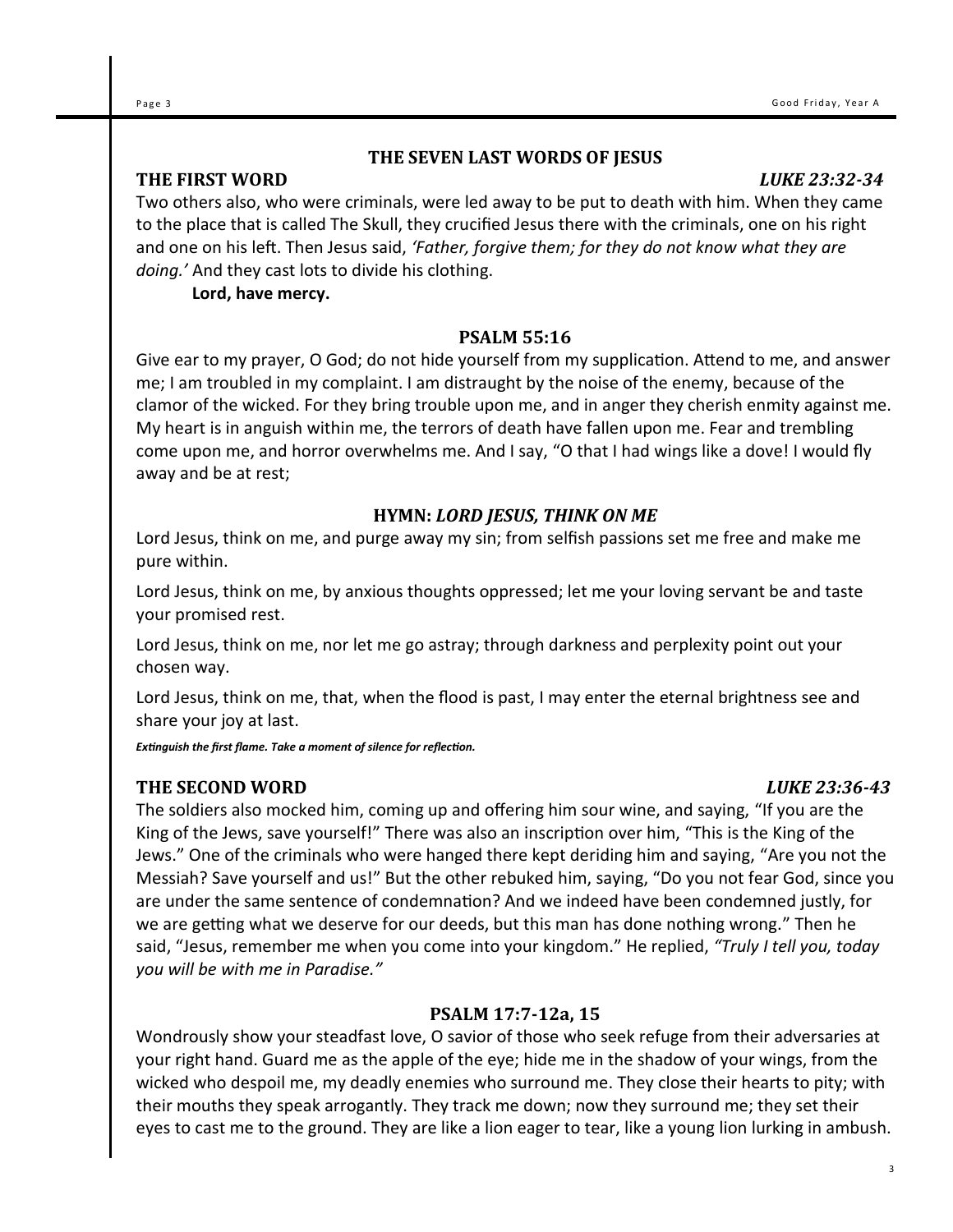As for me, I shall behold your face in righteousness; when I awake I shall be satisfied, beholding your likeness.

*Extinguish the second flame. Take a moment of silence for reflection.*

### **THE THIRD WORD** *JOHN 19:25b-27*

Meanwhile, standing near the cross of Jesus were his mother, and his mother's sister, Mary the wife of Clopas, and Mary Magdalene. When Jesus saw his mother and the disciple whom he loved standing beside her, he said to his mother, "Woman, here is your son." Then he said to the disciple, *"Here is your mother."* And from that hour the disciple took her into his own home.

#### **PSALM 17:1-6**

Hear a just cause, O LORD; attend to my cry; give ear to my prayer from lips free of deceit. From you let my vindication come; let your eyes see the right. If you try my heart, if you visit me by night, if you test me, you will find no wickedness in me; my mouth does not transgress. As for what others do, by the word of your lips I have avoided the ways of the violent. My steps have held fast to your paths; my feet have not slipped. I call upon you, for you will answer me, O God; incline your ear to me, hear my words.

### **HYMN:** *BLEST BE THE TIE THAT BINDS v. 1 & 3*

Blest be the tie that binds our hearts in Christian love; the unity of heart and mind is like to that above.

We share our mutual woes, our mutual burdens bear, and often for each other flows the sympathizing tear.

Text: John Fawcett, 1740-1817, alt. Hymn is in the Public Domain. *Extinguish the third flame. Take a moment of silence for reflection.*

### **THE FOURTH WORD** *MATTHEW 27:45-46*

From noon on, darkness came over the whole land until three in the afternoon. And about three o'clock Jesus cried with a loud voice, *"Eli, Eli, lema sabachthani?"* that is, *"My God, my God, why have you forsaken me?"* 

#### **PSALM 4**

Answer me when I call, O God of my right! You gave me room when I was in distress. Be gracious to me, and hear my prayer. How long, you people, shall my honor suffer shame? How long will you love vain words, and seek after lies? But know that the LORD has set apart the faithful for himself; the Lord hears when I call to him. When you are disturbed, do not sin; ponder it on your beds, and be silent. Offer right sacrifices, and put your trust in the LORD. There are many who say, "O that we might see some good! Let the light of your face shine on us, O LORD!" You have put gladness in my heart more than when their grain and wine abound.

I will both lie down and sleep in peace; for you alone, O LORD, make me lie down in safety.

4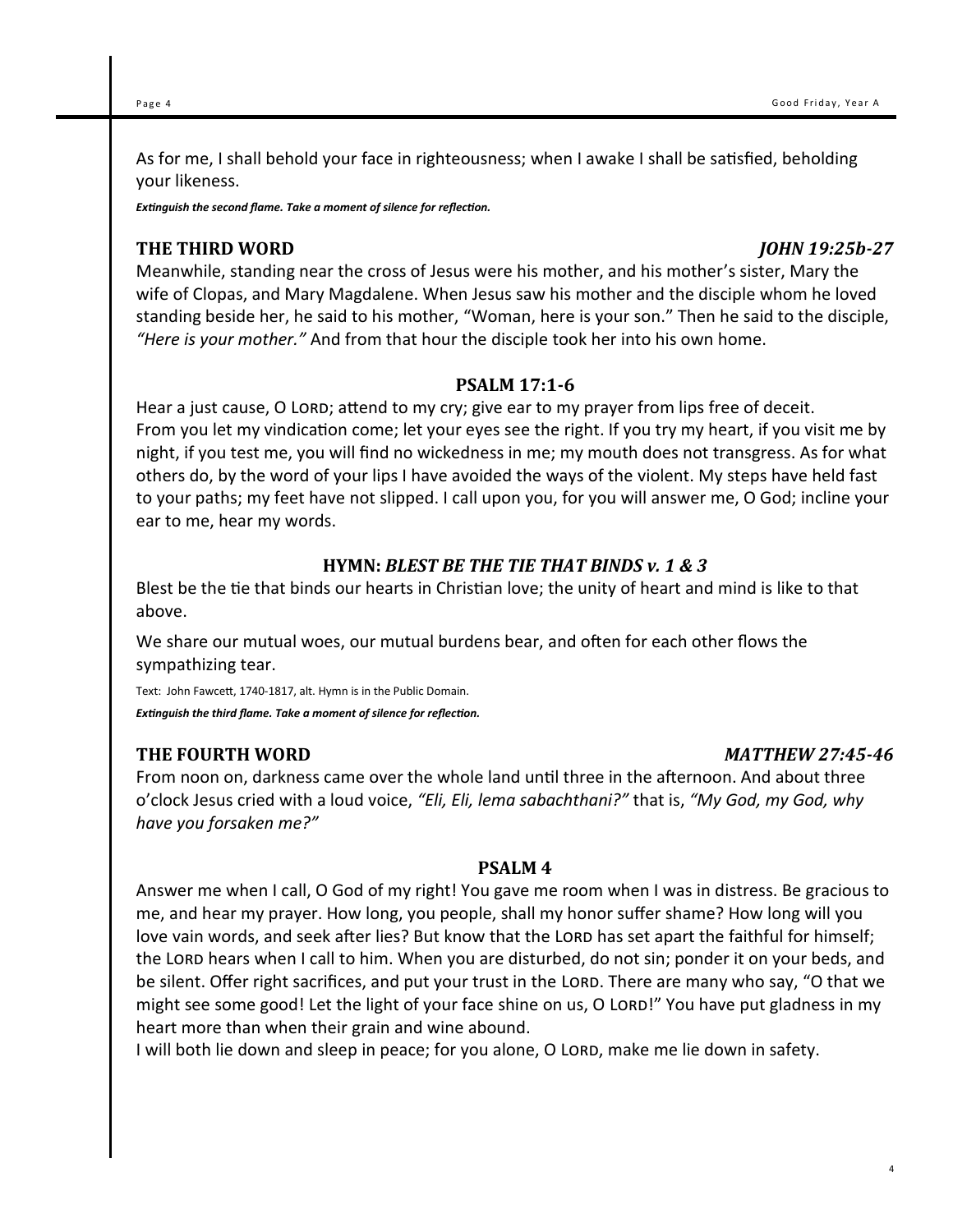## **HYMN:** *O SACRED HEAD, NOW WOUNDED*

O sacred head, now wounded, with grief and shame weighed down, now scornfully surrounded with thorns, thine only crown; O sacred head, what glory, what bliss till now was thine! Yet, through despised and glory, I joy to call thee mine.

How pale thou art with anguish, with sore abuse and scorn; how does thy face now languish, which once was bright as mourn! Thy grief and bitter passion were all for sinner's gain; mine, mine was the transgression, but thine the deadly pain.

What language shall I borrow to thank thee, dearest friend, for this thy dying sorrow, thy pity without end? Oh, make me thine forever, and should I fainting be, Lord, let me never out live my love to thee.

Lord, be my consolation; shield me when I must die; remind me of thy passion when my last hour draws nigh. These eyes, new faith receiving, from thee shall never move; for all who die believing die safely in thy love.

Text: Paul Gerhardt, 1607-1676, based on Arnulf of Louvain, d. 1250; tr. composite. The hymn is in the Public Domain.

*Extinguish the fourth flame. Take a moment of silence for reflection.*

### Inside Story Headline **THE FIFTH WORD** *JOHN 19:28*

After this, when Jesus knew that all was now finished, he said (in order to fulfill the scripture), *"I am thirsty."* 

### **PSALM 38:1-8, 11-16, 21-22**

O LORD, do not rebuke me in your anger, or discipline me in your wrath. For your arrows have sunk into me, and your hand has come down on me. There is no soundness in my flesh because of your indignation; there is no health in my bones because of my sin. For my iniquities have gone over my head; they weigh like a burden too heavy for me. My wounds grow foul and fester because of my foolishness; I am utterly bowed down and prostrate; all day long I go around mourning. For my loins are filled with burning, and there is no soundness in my flesh. I am utterly spent and crushed; I groan because of the tumult of my heart. My friends and companions stand aloof from my affliction, and my neighbors stand far off. Those who seek my life lay their snares; those who seek to hurt me speak of ruin, and meditate treachery all day long. But I am like the deaf, I do not hear; like the mute, who cannot speak. Truly, I am like one who does not hear, and in whose mouth is no retort. But it is for you, O LORD, that I wait; it is you, O LORD my God, who will answer. For I pray, "Only do not let them rejoice over me, those who boast against me when my foot slips." Do not forsake me, O Lord; O my God, do not be far from me; make haste to help me, O Lord, my salvation.